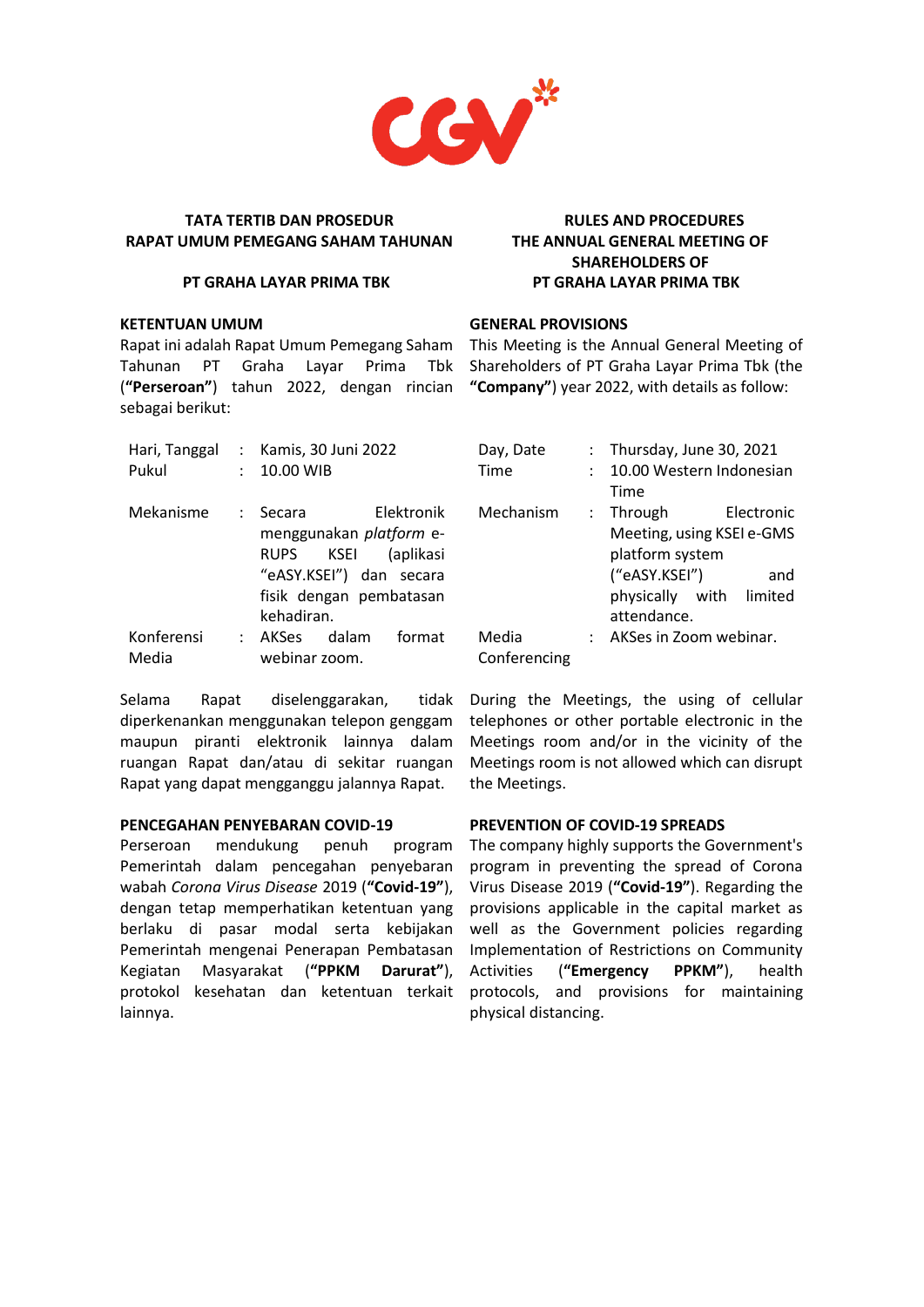

#### **PT GRAHA LAYAR PRIMA TBK**

# **KETENTUAN KEHADIRAN**

- 1. Dengan mengedepankan prinsip-prinsip kehati-hatian dan kewaspadaan terhadap perkembangan kondisi terkini terkait Covid-19 dan mempertimbangkan ketentuan POJK No. 15/2020 dan POJK No. 16/2020, Perseroan dengan ini **menghimbau** kepada Pemegang Saham untuk menggunakan aplikasi eASY.KSEI milik PT Kustodian Sentral Efek Indonesia (**"KSEI"**) baik untuk hadir secara elektronik dan memberikan suaranya secara elektronik dalam Rapat atau memberikan Kuasanya melalui *e-Proxy* pada aplikasi eASY.KSEI kepada Pihak Independen yang ditunjuk oleh Perseroan.
- 2. Bagi Pemegang Saham yang merupakan pemegang saham warkat (*Script Shareholders*) dapat menguasakan kehadirannya kepada Pihak Independen yang ditunjuk Perseroan, untuk menghadiri dan memberikan hak suaranya dalam Rapat dengan cara mengisi Formulir Surat Kuasa yang Perseroan telah sediakan di situs web Perseroan sejak tanggal Pemanggilan, dan menyerahkannya ke Perseroan melalui Biro Administrasi Efek Perseroan sesuai dengan informasi PT Datindo Entrycom (**"BAE"**) yang beralamat di Hayam Wuruk St No. 28, RT.14/RW.1, Kebon Kelapa, Gambir, Central Jakarta City, Jakarta 10120, pada pukul **16.00 WIB**, hari **Rabu, 29**  Juni 2022 yaitu 1 (satu) hari kerja sebelum tanggal Rapat. Surat kuasa yang diterima oleh Perseroan lewat waktu tersebut dianggap tidak memenuhi persyaratan untuk dipergunakan oleh Penerima Kuasa untuk menghadiri Rapat.

# **RULES AND PROCEDURES THE ANNUAL GENERAL MEETING OF SHAREHOLDERS OF PT GRAHA LAYAR PRIMA TBK**

#### **LIMITATION OF THE MEETING PARTICIPANTS**

- 1. By prioritizing the principles of prudence and vigilance against the latest developments in the Covid-19 pandemic ang taking into account the provisions of POJK No. 15/2020 and POJK No. 16/2020, the Company hereby strongly urges the Shareholders who are scripless shareholders are advised to use the eASY.KSEI system owned by PT Kustodian Sentral Efek Indonesia ("KSEI") either to attend and cast their votes in person at the Meeting electronically or to give their power of attorney through the e-Proxy system on eASY.KSEI to an Independent Party appointed by the Company.
	- Shareholders who are script shareholders (Script Shareholders) may authorize their presence to an Independent Party appointed by the Company, to attend and cast their votes at the Meeting by filling out the Power of Attorney Form that the Company has provided on the Company's website from the date of the summons, and submit it to the Company through the Company's Securities Administration Bureau, namely PT Datindo Entrycom (**"BAE"**), having its address at Hayam Wuruk St No. 28, RT.14/RW.1, Kebon Kelapa, Gambir, Central Jakarta City, Jakarta 10120, at **16.00 WIB** on **Wednesday, June 29, 2022**, which is 1 (one) working day before the date of the Meeting. The Power of Attorney received by the Company after that time is deemed not to meet the requirements to be used by the Proxy to attend the Meeting.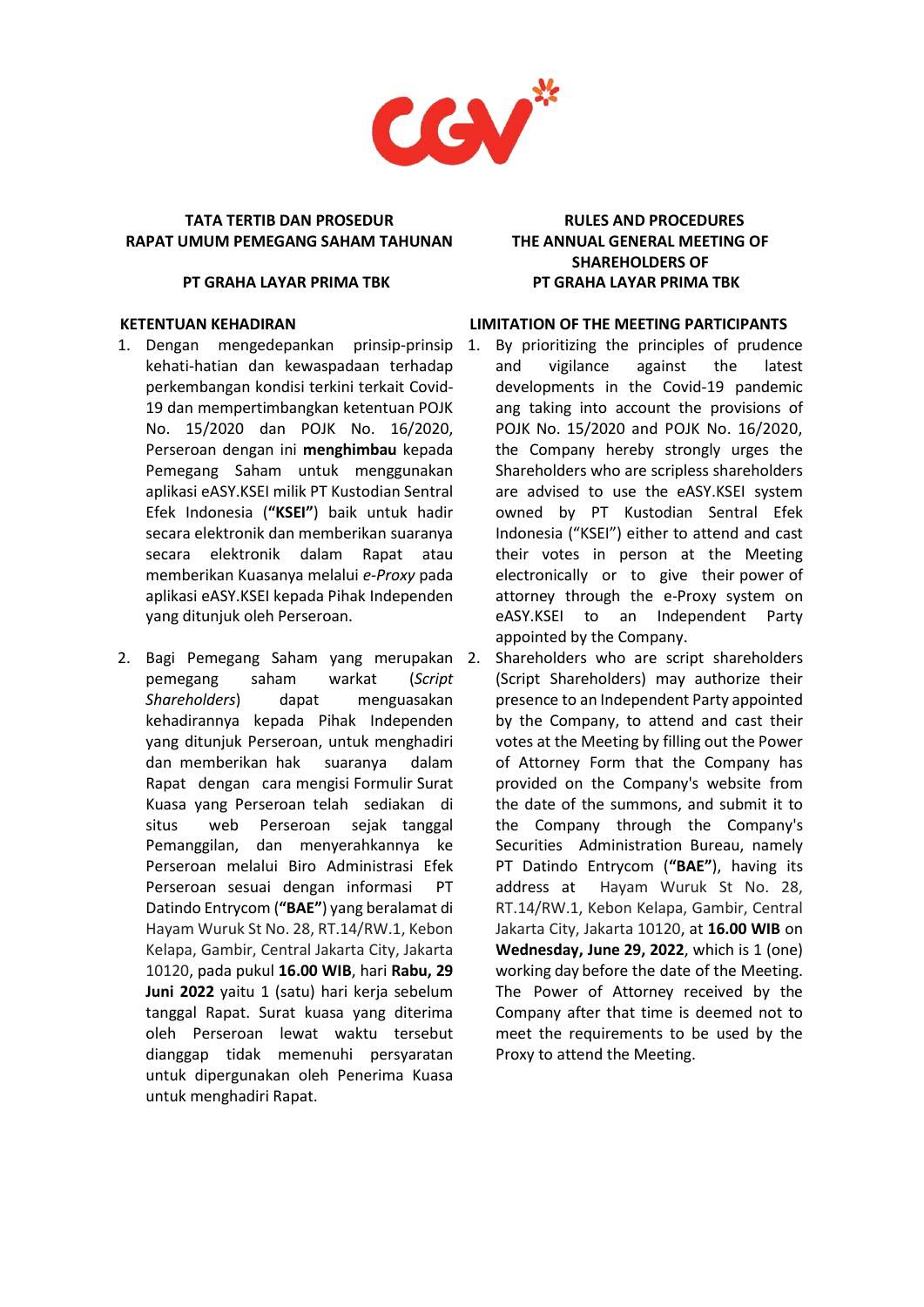

#### **PT GRAHA LAYAR PRIMA TBK**

## **RUJUKAN DAN DASAR HUKUM**

- 1. Undang-undang No. 40 tahun 2007 tetang Perseroan Terbatas ("UUPT");
- 2. Peraturan Otoritas Jasa Keuangan No. 15/POJK.04/2020 tentang Rencana dan Penyelenggaraan Rapat Umum Pemegang Saham Perusahaan Terbuka ("POJK No. 15/2020");
- 3. Peraturan Otoritas Jasa Keuangan No. 16/POJK.04/2020 tentang Pelaksanaan Rapat Umum Pemegang Saham Perusahaan Terbuka Secara Elektronik ("POJK No. 16/2020");
- 4. Anggaran Dasar Perseroan;
- 5. Keputusan Presiden Republik Indonesia No. 11 tahun 2020 tentang Penetapan Kedaruratan Kesehatan Masyarakat Corona Virus Disease 2019 (Covid-19);
- 6. Keputusan Presiden Republik Indonesia No 24 tahun 2021 tentang Penetapan Status Faktual pandemic Corona *Virus Disease 2019* (COVID-19) Di Indonesia
- 7. Surat Otoritas Jasa Keuangan No. S- 7. 124/D.04.2020 tanggal 24 April 2020 tentang Kondisi Tertentu dalam Pelaksanaan Rapat Umum Pemegang Saham Perusahaan Terbuka secara Elektronik; dan
- 8. Surat Kustodian Sentral Efek Indonesia No. KSEI4012/DIR/0521 tanggal 31 Mei 2021 tentang Penerapan Modul *e-Proxy* dan Modul *e-Voting* pada Aplikasi eASY.KSEI beserta Tayangan Rapat Umum Pemegang Saham.

# **BAHASA**

Rapat ini akan diselenggarakan dalam Bahasa Indonesia. Dalam hal pengungkapan atau terminology yang merupakan Bahasa Inggris akan disertakan penjelasannya secara ringkas dalam Bahasa Indonesia.

# **RULES AND PROCEDURES THE ANNUAL GENERAL MEETING OF SHAREHOLDERS OF PT GRAHA LAYAR PRIMA TBK**

## **REFRENCES AND LEGAL BASIS**

- The Law No. 40 of 2007 concerning Limited Liability Companies (the "Company Law");
- 2. Regulation of Financial Services Authority No. 15/POJK.04/2020 concerning the Plan and Implementation of the General Meeting of Shareholders of Public Companies ("POJK No. 15/2020");
- 3. Regulation of Financial Services Authority No. 16/POJK.04/2020 concerning the Implementation of Electronic General Meeting of Shareholders of Public Companies ("POJK No. 16/2020");
- 4. The Articles of Association of the Company;
- 5. Presidential Decree of the Republic of Indonesia No 11 Year 2020 concerning Determination Public Health Emergency towards Corona Virus Disease (Covid-19);
- 6. Presidential Decree of the Republic of Indonesia No 24 Year 2021 concerning Determination of the Factual status of the Corona Virus Disease (Covid-19) Pandemic in Indonesia;
- Financial Services Authority Letter No. S- 124/D.04/2020 dated 24 April 2020 regarding Certain Conditions in the Implementation of the Electronic General Meeting of Shareholders of Public Companies; and
- 8. Indonesia Central Securities Depository Letter No. KSEI4012/DIR/0521 dated May 31, 2021 regarding Implementation of e-Proxy Module and e-Voting Module in eASY.KSEI Apps along with General Meeting of Shareholders Broadcasting Feature.

# **LANGUAGES**

The Meeting will be conducted in Bahasa Indonesia. Any terms or description stated in English will be explained in summary using Bahasa Indonesia.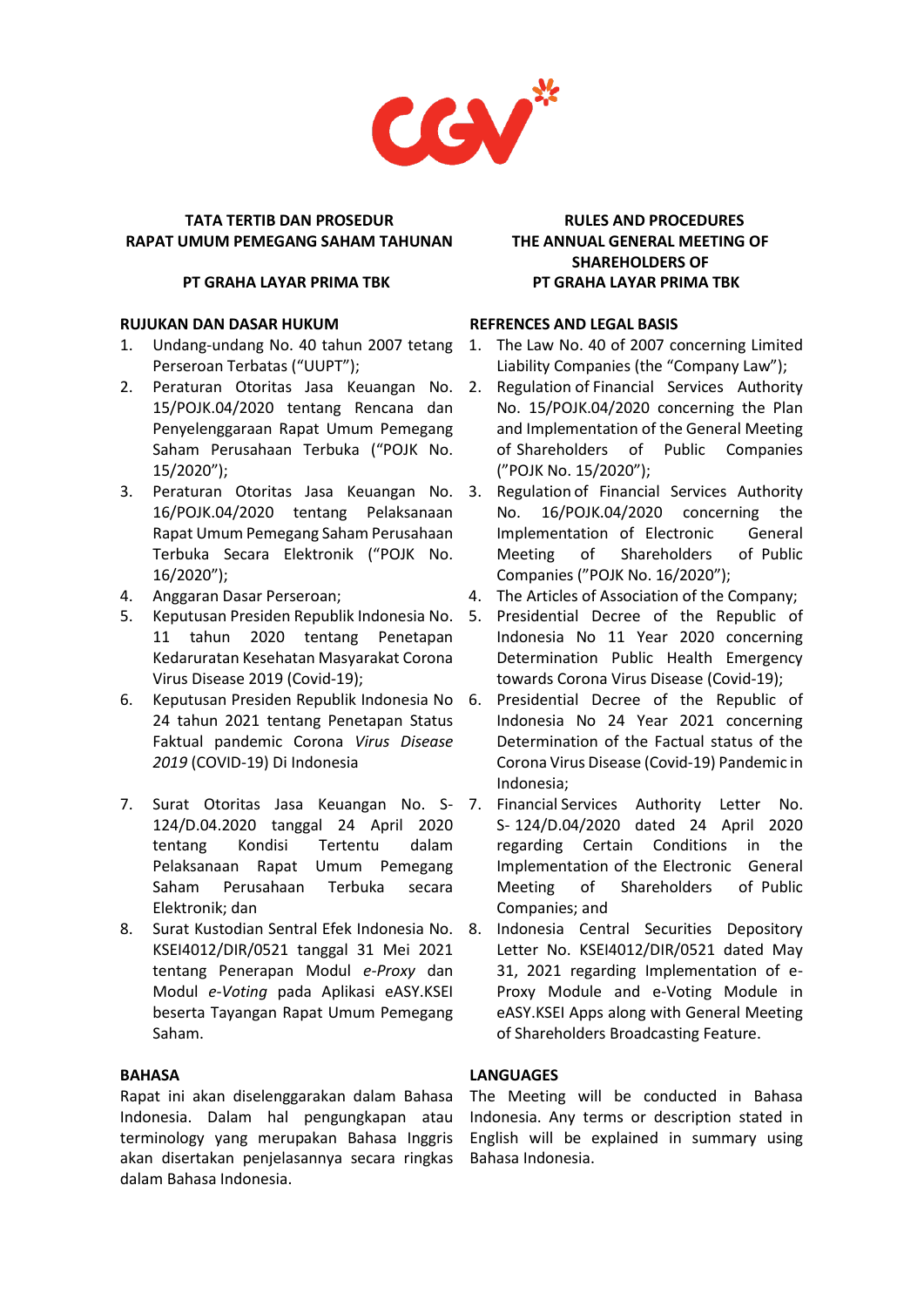

#### **PT GRAHA LAYAR PRIMA TBK**

#### **PIMPINAN RAPAT**

- 1. Sesuai dengan ketentuan Pasal 11 Anggaran Dasar Perseroan, salah seorang anggota Dewan Komisaris yang ditunjuk oleh Dewan Komisaris Perseroan akan memimpin Rapat dan bertindak selaku (**"Pimpinan Rapat"**);
- 2. Dalam berjalannya Rapat, Pimpinan Rapat berhak untuk;
	- a. Mengambil langkah-langkah yang dianggap perlu agar Rapat berjalan dengan tertib, lancar dan mencapai tujuannya.
	- b. Meminta agar setiap orang yang ikut serta secara fisik dalam Rapat, membuktikan kewenangannya untuk hadir dalam Rapat.
- 3. Pada saat pembukaan Rapat, Pimpinan Rapat akan memberikan penjelasan paling kurang mengenai kondisi umum Perseroan secara singkat, mata acara atau agenda Rapat, mekanisme pengambilan keputusan dan tata cara penggunaan hak Pemegang Saham.

# **PESERTA RAPAT**

- 1. Pemegang Saham yang berhak hadir dan memberikan suara dalam Rapat adalah yang tercatat pada Daftar Pemegang Saham Perseroan pada hari **Selasa, 7 Juni 2022** pukul **16.00 WIB** atau pemilik saldo rekening efek di Penitipan Kolektif KSEI pada penutupan perdagangan saham pada hari **Selasa, 7 Juni 2022** atau Kuasanya yang sah yang terdaftar dalam aplikasi eASY.KSEI.
- 2. Peserta Rapat mempunyai hak untuk menyampaikan pendapat/pertanyaan dan memberikan suara dalam Rapat.
- 3. Anggota Direksi, anggota Komisaris dan pegawai Perseroan boleh

# **RULES AND PROCEDURES THE ANNUAL GENERAL MEETING OF SHAREHOLDERS OF PT GRAHA LAYAR PRIMA TBK**

## **CHAIRMAN OF THE MEETING**

- 1. In accordance with the Article 11 of the Company's Articles of Associations, one of the members of the Board of Commissioners that is appointed by the Board of Commissioners will lead the meeting and act as a Chairman of the Meeting (the **"Chairman"**).
	- 2. During the Meeting, Chairman should be entitled of;
		- a. Take steps that are deemed necessary so that the Meeting runs in an orderly, smooth manner and achieves its objectives.
		- b. Request that everyone who participates in the Meeting prove their authority to attend the Meeting.
- During the opening of the Meeting, the Chairman will explain at minimum latest conditions of the Company in general, the Meeting's agenda, the decision-making mechanisms, and the implementation to use the shareholder rights.

# **MEETING PARTICIPANTS**

- 1. The Shareholders who are entitled to attend and cast their vote at the Meeting are those recorded in the Register of Shareholders of the Company on **Tuesday, June 7 th, 2022** at **16.00 Western Indonesia Time** or owner of a security account at the Collective Deposit of KSEI at the closing of the share trading on **Tuesday, June 7 th , 2022** or their proxy who are authorized through e-Proxy on eASY.KSEI system.
- 2. Meeting Participants has a right to convey his/her opinions/questions and to vote in the Meeting.
- 3. The members of Board of Directors, Board of Commissioners and the employees of the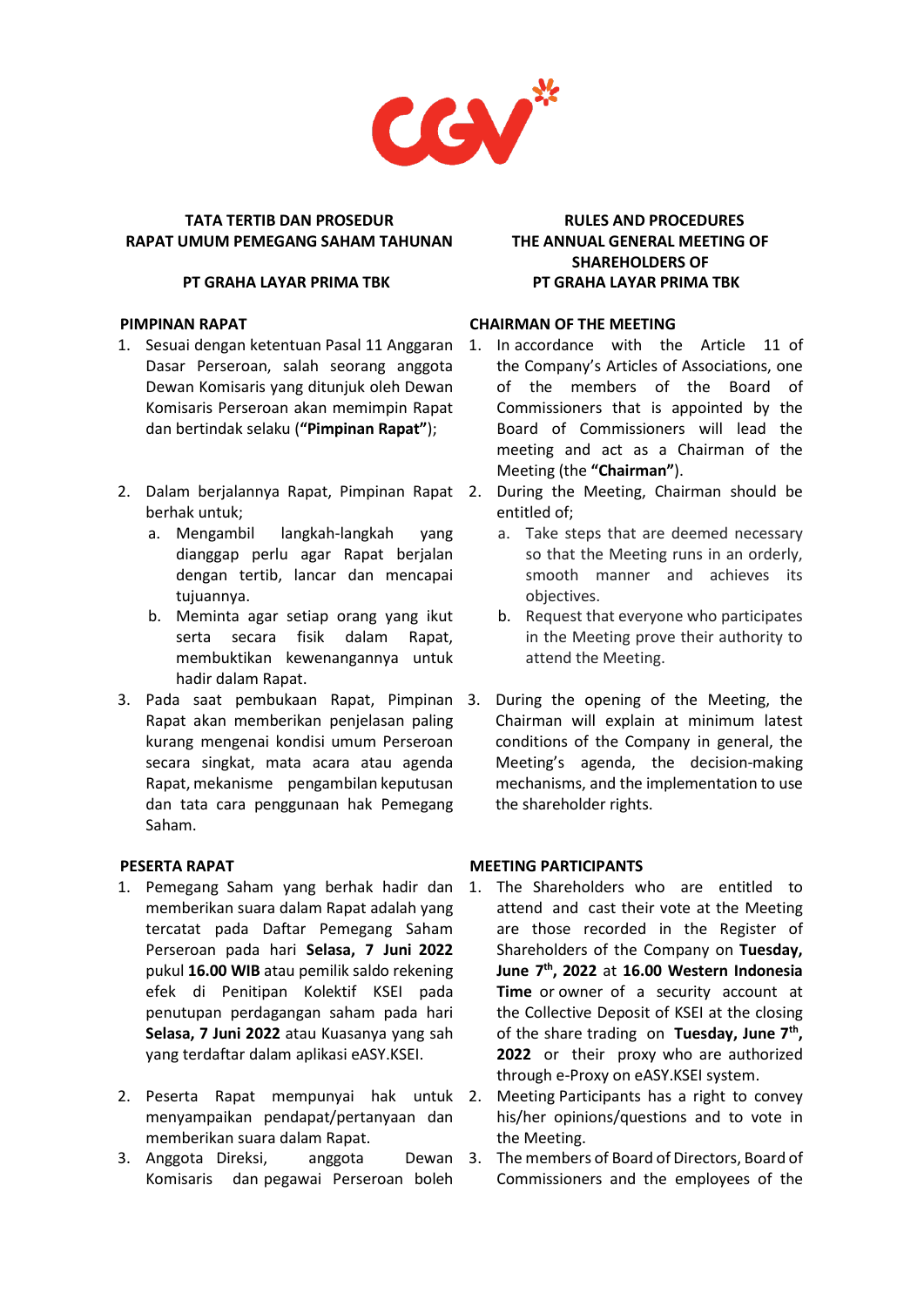

#### **PT GRAHA LAYAR PRIMA TBK**

bertindak sebagai kuasa bagi Pemegang Saham dalam Rapat, namun dalam pemungutan suara dalam Rapat pihak-pihak tersebut dilarang bertindak sebagai kuasa dari Pemegang Saham, dan oleh karenanya suara-suara yang mereka keluarkan sebagai kuasa dalam Rapat tidak dihitung dalam pemungutan suara, kecuali untuk pemberian kuasa secara elektronik (*e-Proxy*), dimana pihak-pihak tersebut tidak dapat menjadi penerima kuasa sama sekali.

- 4. Bagi pemegang saham atau kuasanya yang datang setelah registrasi kehadiran Rapat ditutup sehingga kehadirannya tidak tercatat dalam daftar hadir pemegang saham, maka yang bersangkutan tidak diperkenankan untuk mengajukan pertanyaan maupun pendapat, serta suaranya tidak dihitung.
- 5. Peserta Rapat yang bukan merupakan Pemegang Saham Perseroan dan/atau kuasa Pemegang Saham Perseroan merupakan tamu undangan yang hadir berdasarkan undangan Direksi Perseroan dan tidak mempunyai hak untuk mengeluarkan pendapat, pertanyaan, termasuk memberikan suara dalam Rapat.

### **KUORUM KEHADIRAN**

- 1. Mata acara pertama, kedua dan ketiga Rapat Umum Pemegang Saham Tahunan (**"RUPST"**), sesuai dengan ketentuan Pasal 12 ayat (2) huruf a butir (i) Anggaran Dasar Perseroan, RUPST dapat dilangsungkan bila dihadiri oleh Pemegang Saham yang mewakili lebih dari 1/2 (satu per dua) bagian atau 50% (lima puluh persen) dari jumlah seluruh saham dengan hak suara yang sah;
- 2. Mata acara keempat RUPST, sesuai dengan 2. For the fourth agenda of the AGMS, in ketentuan Pasal 15 ayat (12) dan Pasal 18 ayat (11) Anggaran Dasar Perseroan, RUPST

# **RULES AND PROCEDURES THE ANNUAL GENERAL MEETING OF SHAREHOLDERS OF PT GRAHA LAYAR PRIMA TBK**

Company are allowed to act as the Shareholders' proxies to attend the Meeting, but they are not authorized to act as proxies to cast their votes at the Meeting, therefore their votes which addressed in the Meeting as a proxy will not be counted. Those parties, however, are not allowed to act as proxies at all if the authority is given electronically (e-Proxy).

- 4. For shareholders or their proxies who come after the registration of the Meeting's attendance is closed so that their attendance is not recorded in the attendance register of the shareholders, then the person concerned is not allowed to ask questions or opinions, and his/her vote will not be counted.
- Meeting participants who are not shareholders and/or proxy of shareholders of the Company are invited guests who are present based on the invitation of the Company's Board of Directors and have not right to express their opinions, questions, including voting in the Meeting.

# **ATTENDANCE QUORUM**

- 1. For the first, second and third agenda of the Annual General Meeting of Shareholders (**"AGMS"**), in accordance with the Article 12 paragraph (2) letter a point (i) of the Company's Articles of Association, the AGMS can be held if attended by shareholders representing at more than 1/2 (one half) or 50% (fifty percent) of the aggregate numbers of shares with valid voting rights;
- accordance with the Article 15 paragraph (12) and the Article 18 paragraph (11) of the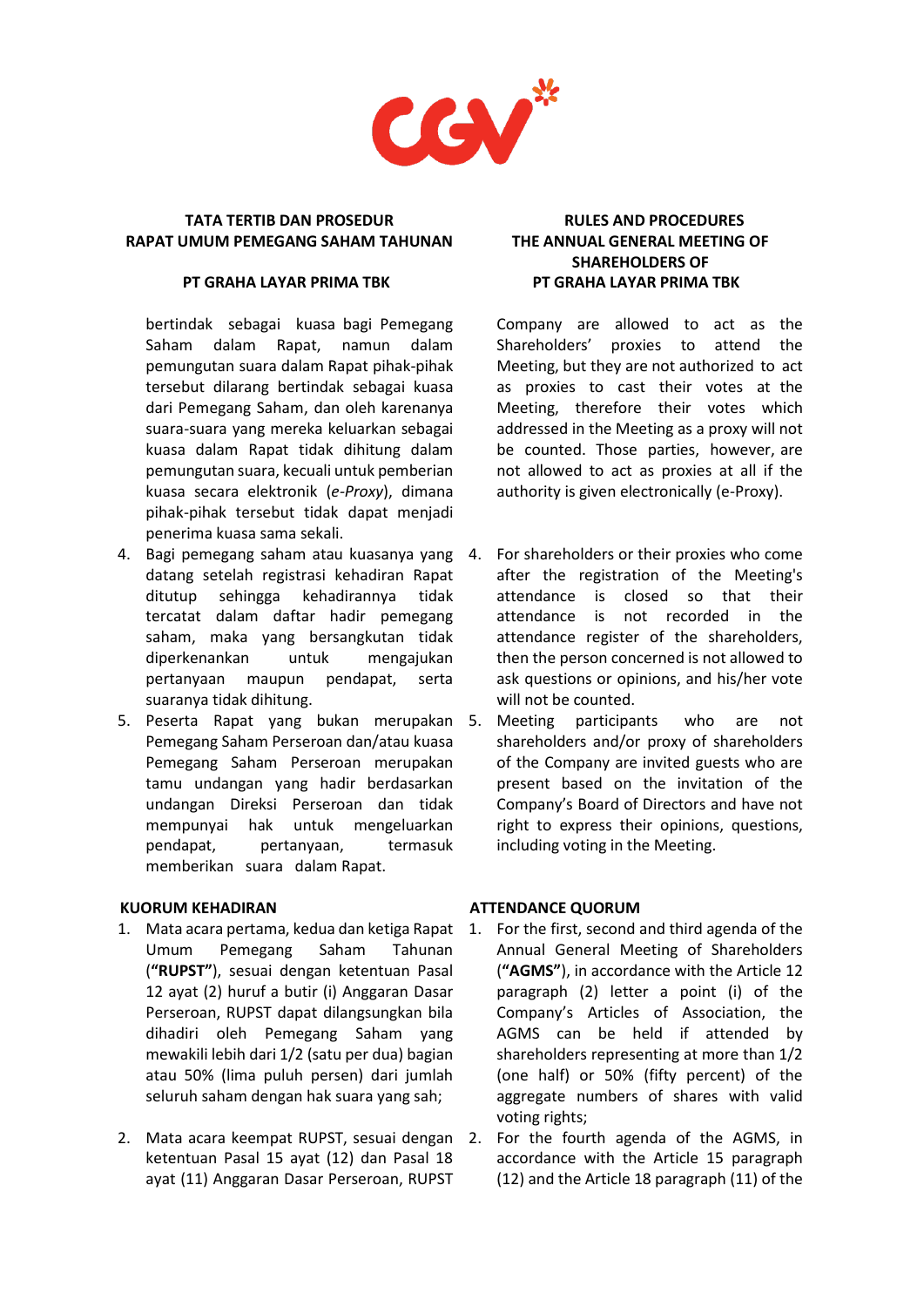

## **PT GRAHA LAYAR PRIMA TBK**

dapat dilangsungkan bila dihadiri oleh Pemegang Saham yang mewakili lebih dari 2/3 (dua per tiga) bagian atau 66,7% (enam puluh enam koma tujuh persen) dari jumlah seluruh saham dengan hak suara yang sah;

- 3. Mata acara kelima RUPST, sesuai dengan ketentuan Pasal 12 ayat (2) huruf g Anggaran Dasar Perseroan, Rapat dapat dilangsungkan bila dihadiri oleh Pemegang Saham yang mewakili paling kurang 2/3 (dua per tiga) bagian atau 66,7% (enam puluh enam koma tujuh persen) dari jumlah seluruh saham dengan hak suara yang sah;
- 4. Bagi Pemegang Saham yang telah menguasakan kehadirannya kepada Penerima Kuasa yang ditunjuknya, maka Pemegang Saham tersebut tidak perlu hadir secara fisik di Rapat, dan kuorum kehadiran hanya akan memperhitungkan kehadiran fisik dari Penerima Kuasanya tersebut pada saat Penerima Kuasa melakukan registrasi kehadiran.
- 5. Dalam hal Pemegang Saham telah memberikan kuasa secara elektronik melalui aplikasi eASY.KSEI sebelum tanggal Rapat dilaksanakan sesuai dengan ketentuan KSEI, maka **perwakilan/penerima kuasa yang telah terdaftar dalam aplikasi eASY.KSEI wajib melakukan registrasi kehadiran dalam aplikasi eASY.KSEI** pada tanggal pelaksanaan Rapat sampai dengan masa registrasi Rapat secara elektronik ditutup oleh Perseroan, yaitu **Pukul 09.55 WIB;**
- 6. Pemegang Saham dan/atau Kuasanya hanya dapat melakukan 1 (satu) kali registrasi melalui aplikasi eASY.KSEI.
- 7. Kuorum kehadiran Rapat hanya dihitung sekali, yaitu sesaat sebelum dimulainya Rapat.

# **RULES AND PROCEDURES THE ANNUAL GENERAL MEETING OF SHAREHOLDERS OF PT GRAHA LAYAR PRIMA TBK**

Company's Articles of Association, the AGMS can be held if attended by shareholders representing at more than 2/3 or 66.7% (sixty-six-point seven percent) of the aggregate numbers of shares with valid voting rights;

- For the fifth agenda of AGMS, pursuant to Article 12 paragraph (2) letter g of the Company's Articles of Association, the Meeting can be held if attended by shareholders representing at least 2/3 or 66.7% (sixty-six-point seven percent) of the aggregate numbers of shares with valid voting rights;
- If the Shareholders have granted their rights to their Proxies, such Shareholders are not required to be physically present at the Meeting and his/her attendance will only be noted by physical attendance of their Proxies when the Authorized Person registers attendance.
- If the Shareholders have given power of attorney electronically through the eASY.KSEI application prior to the date of the Meeting being held in accordance with KSEI provisions, **the representative of the proxies who has been registered in the eASY.KSEI application is required to register attendance in the eASY.KSEI application**. on the date of the Meeting until the registration period of the Meeting is electronically closed by the Company, at **09.55 WIB**;
- Shareholders and/or their Proxies can only register 1 (one) time through eASY.KSEI system.
- The attendance quorum for the Meeting shall only be counted 1 (one) time, that is prior to the Meeting started.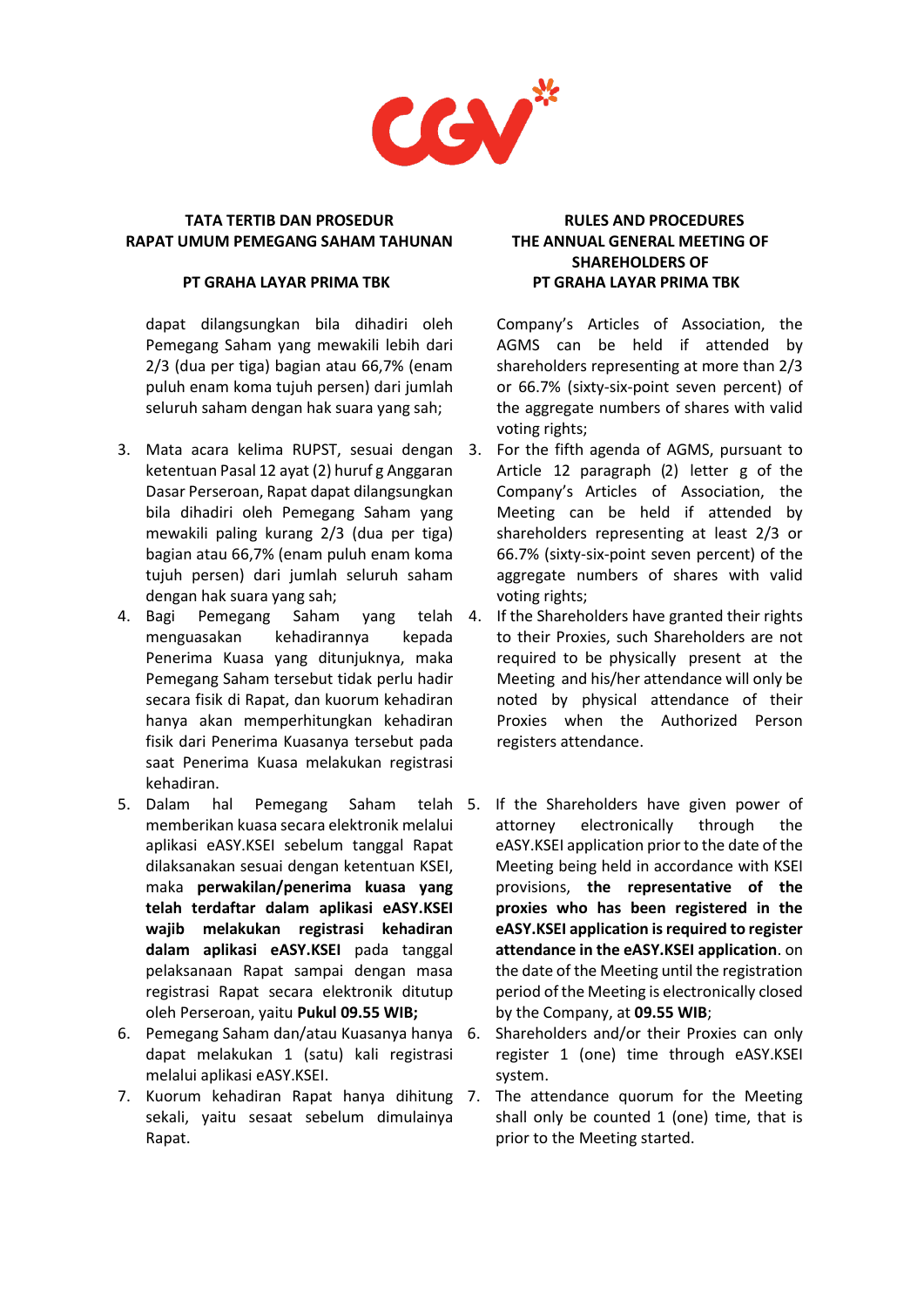

#### **PT GRAHA LAYAR PRIMA TBK**

#### **TANYA JAWAB DAN PENGAJUAN PENDAPAT**

1. Untuk setiap mata acara akan diberikan kesempatan untuk Tanya jawab dan Pendapat dimana pertanyaan atau pendapat adalah mengenai hal-hal yang berkaitan langsung dengan mata acara, disampaikan secara singkat, padat dan langsung ke pokok permasalahan.

Untuk setiap mata acara akan diberikan kesempatan untuk Tanya jawab dan Pendapat dimana pertanyaan atau pendapat adalah mengenai hal-hal yang berkaitan langsung dengan mata acara, disampaikan secara singkat, padat dam langsung ke pokok permasalahan.

- 2. Pemegang Saham dan/atau Kuasanya yang hadir secara elektronik dapat mengajukan pertanyaan atau pendapat **secara tertulis** hanya melalui **kolom chat pada aplikasi eASY.KSEI**, dengan **menuliskan nama, jumlah saham** yang dimiliki dan pertanyaan atau pendapat atas mata acara yang relevan.
- 3. Tiap Pemegang Saham dan/atau Kuasanya 3. Each Shareholders and/or their Proxies are diberikan pembatasan 1 (satu) pertanyaan untuk tiap Mata Acara.
- 4. Setelah seluruh pertanyaan dan/atau 4. After all questions and/or opinions pendapat disampaikan, Pimpinan Rapat akan menjawab dan/atau menanggapi pertanyaan dan/atau pendapat tersebut secara berurutan.
- 5. Dalam menjawab pertanyaan Pemegang Saham dan/atau Kuasanya, Pimpinan Rapat dapat meminta anggota Direksi atau pihak lain untuk memberikan penjelasan lebih lanjut.

# **KEPUTUSAN DAN TATA CARA PEMUNGUTAN RESOLUTINS AND VOTING PROCEDURE SUARA**

1. Keputusan Rapat diambil berdasarkan 1. Meeting's resolutions will be adopted on the musyawarah untuk mufakat.

# **RULES AND PROCEDURES THE ANNUAL GENERAL MEETING OF SHAREHOLDERS OF PT GRAHA LAYAR PRIMA TBK**

# **QUESTIONS & ANSWER AND OPINION SUBMISSION**

1. Questions & Answer and Opinion Submission session will be available for every agenda of the Meeting, the questions or opinions are limited to matters related to agenda and to be delivered briefly and straight to the point.

For each agenda item, there will be an opportunity for Questions and Answers and Opinions where questions or opinions are about matters directly related to the agenda, presented briefly, concisely, and straight to the point.

- 2. Shareholders and/or their Proxies joining via conference can also participate and ask questions or submit opinion **in writing** via chat room of the eASY.KSEI, by **writing their names, shares ownership**, and question for the relevant agenda.
- limited to maximum 1 (one) question for each agenda item.
- conveyed, the Chairman of the Meeting will answer and/or respond to the said questions and/or opinions in an orderly manner.
- 5. In answering questions from Shareholders and/or their Proxies, the Chairman of the Meeting may ask the member of the Board of Directors or other parties to provide further explanation.

basis of consensus.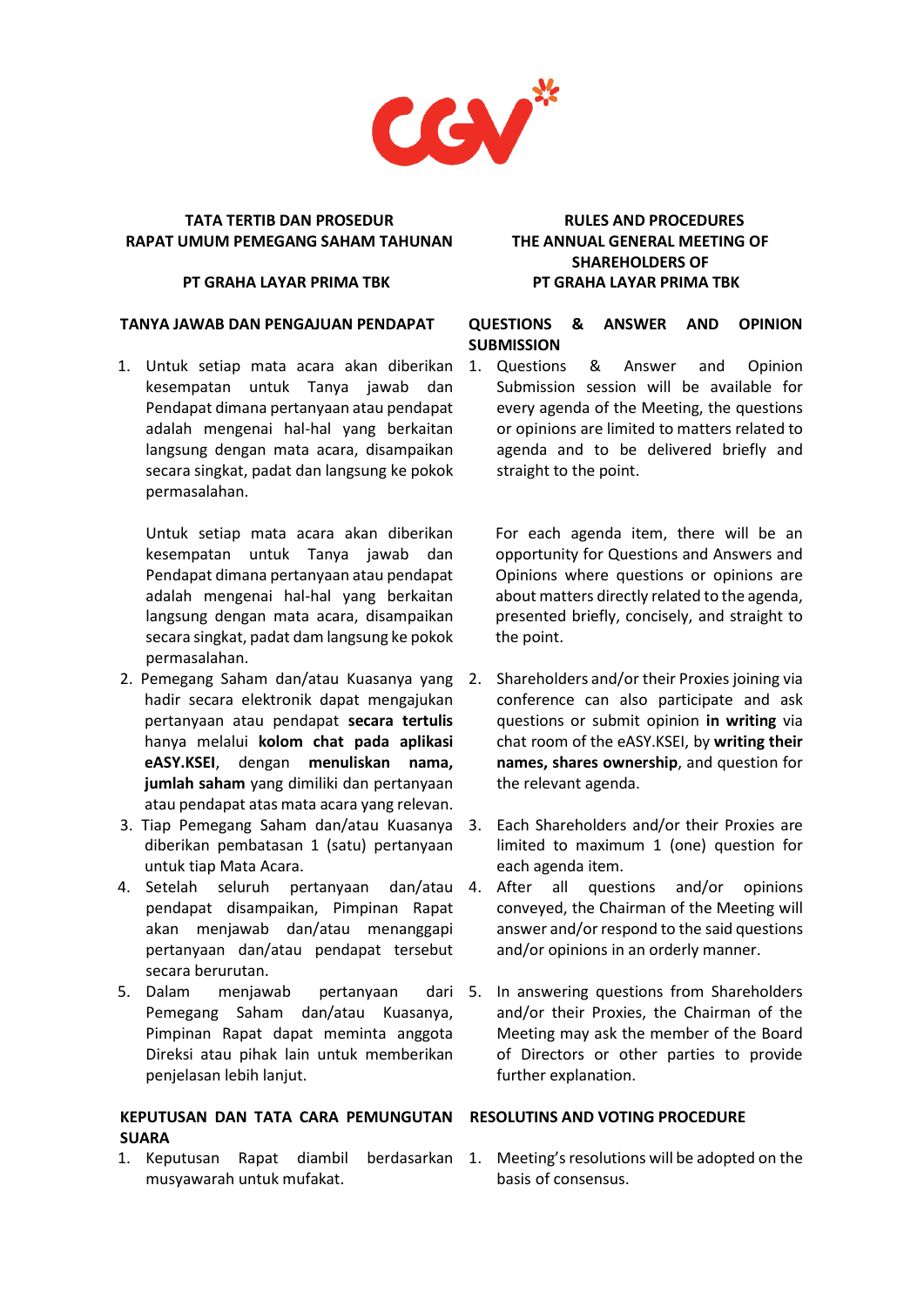

#### **PT GRAHA LAYAR PRIMA TBK**

- 2. Tiap saham memberikan hak kepada 2. Each share shall give a right to its owner to pemiliknya untuk mengeluarkan 1 (satu) suara.
- 3. Keputusan sah jika disetujui:
	- a. untuk mata acara pertama, kedua dan ketiga RUPST, lebih dari 1/2 (satu per dua) bagian atau 50% (lima puluh persen) dari jumlah seluruh saham dengan hak suara yang sah yang dikeluarkan dalam Rapat;
	- b. untuk mata acara keempat RUPST, lebih dari 2/3 (dua per tiga) bagian atau 66,7% (enam puluh enam koma tujuh persen) dari jumlah seluruh saham dengan hak suara yang sah yang dikeluarkan dalam Rapat;
	- c. untuk mata acara kelima RUPST, lebih dari 2/3 (dua per tiga) bagian atau 66,7% (enam puluh enam koma tujuh persen) dari jumlah seluruh saham dengan hak suara yang sah yang dikeluarkan dalam Rapat;
- 4. Berdasarkan Pasal 12 Ayat (2) huruf d Anggaran Dasar Perseroan, Pemegang Saham yang memberikan suara blanko (abstain) dianggap mengeuarkan suara yang sama dengan suara mayoritas yang mengeluarkan suara dalam Rapat.
- 5. Berdasarkan Pasal 11 ayat (6) POJK No. 16/2020, maka Pemegang Saham dari saham dengan hak suara yang sah yang hadir secara elektronik namun tidak menggunakan hak suaranya atau "Abstain", dianggap sah menghadiri Rapat dan memberikan suara yang sama dengan suara mayoritas Pemegang Saham yang memberikan suara dengan menambahkan suara dimaksud pada suara mayoritas yang dikeluarkan Pemegang Saham dalam Rapat.
- 6. Pemungutan suara langsung elektronik bagi pemegang saham yang hadir

# **RULES AND PROCEDURES THE ANNUAL GENERAL MEETING OF SHAREHOLDERS OF PT GRAHA LAYAR PRIMA TBK**

- issue 1 (one) vote.
- 3. Resolutions will be legally adopted provided if it is approved by:
	- a. for the first, second and third agendas of AGMS, more than 1/2 (one half) and/or 50% (fifty percent) of the total shares with valid voting rights issued at the Meeting;
	- b. for the fourth agenda of the AGMS, more than 2/3 (two third) or 66.7% (sixty-six-point seven percent) of the total shares with valid voting right issued at the Meeting;
	- c. for the fifth agenda of the AGMS, at least 2/3 (two third) or 66.7% (sixty-sixpoint seven percent) of the total shares with valid voting rights issued at the Meeting;
- Pursuant to Article 12 Paragraph (2) letter d the Company's Articles of Association, the Shareholder who gives a blank vote (abstain) shall be considered to cast the same vote as the majority vote casted at the Meeting.
- Pursuant to Article 11 paragraph (6) POJK 16/2020, Shareholders with lawful voting rights present electronically/via online in the Meeting but not casting their vote or cast an "Abstain" vote, will be considered present at the Meeting and pass the same vote as the majority shareholders who cast their vote and counted as the majority vote of shareholders.
- secara 6. The voting in the electronic process for the shareholders present via eASY.KSEI, for each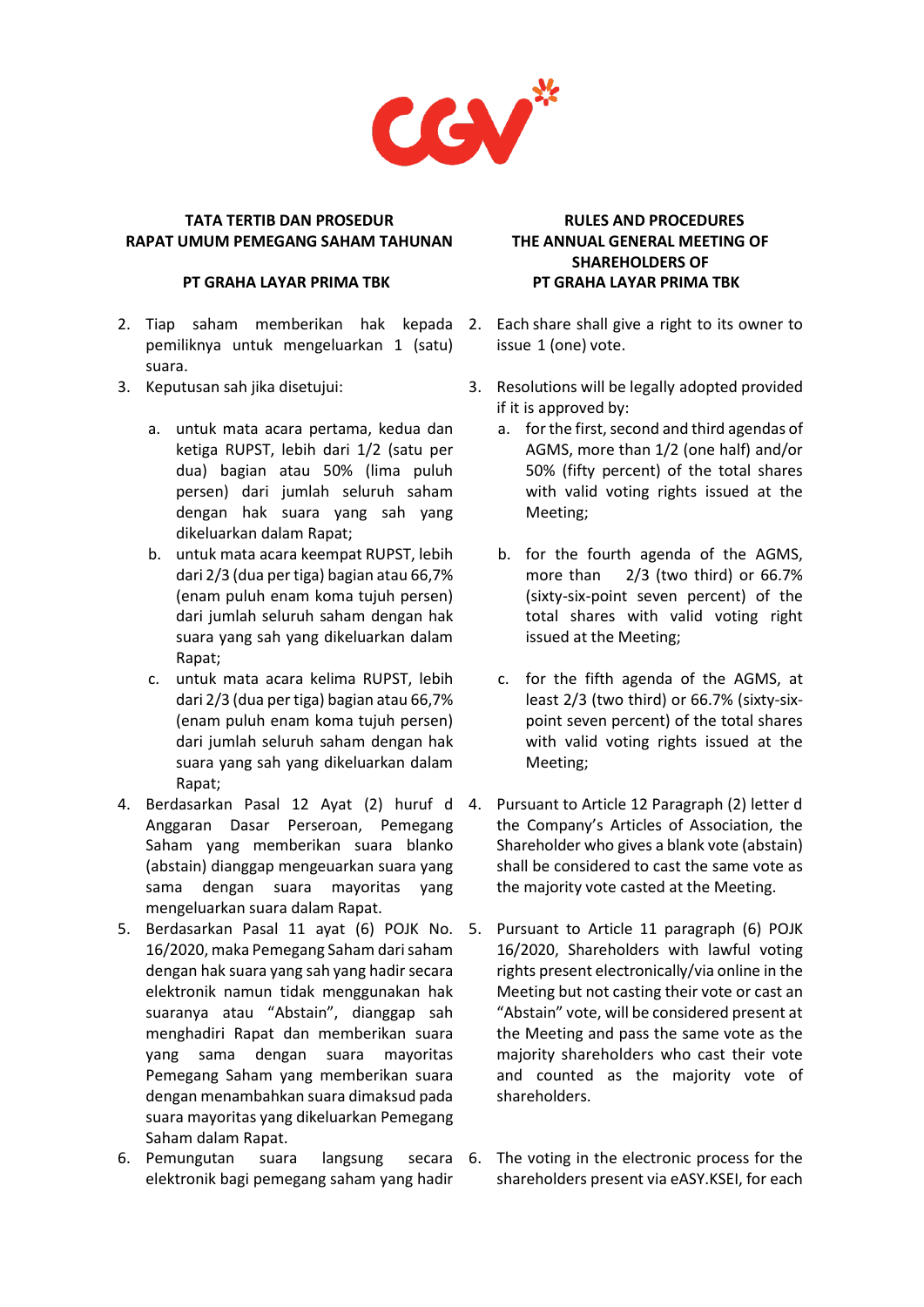

#### **PT GRAHA LAYAR PRIMA TBK**

secara elektronik melalui aplikasi eASY.KSEI, untuk setiap mata acara Rapat, akan dilangsungkan maksimal selama 3 menit (*voting time*).

7. Hasil pemungutan suara untuk masing-7. Voting results for each agenda of the masing mata acara Rapat akan dibacakan oleh Notaris setelah selesainya input data dan penghitungan suara pada aplikasi eASY.KSEI oleh Sekretaris Perusahaan untuk mata acara yang bersangkutan.

### **PEMUNGUTAN SUARA SECARA ELEKTRONIK**

- 1. Pemegang Saham dan/atau Kuasanya yang 1. Shareholders and/or their Proxies who telah melakukan pendaftaran melalui aplikasi eASY.KSEI akan memperoleh tautan melalui email yang telah diregistrasikan oleh Pemegang Saham dan/atau Kuasanya untuk menuju platform pemungutan suara secara elektronik.
- 2. Pemegang Saham dan/atau Kuasanya dapat 2. Shareholders and/or their Proxies can mengakses *platform* pemungutan suara secara elektronik dan memberikan hak suaranya pada *platform* tersebut sejak tanggal 8 Juni 2022 sampai dengan pembukaan masing-masing mata acara yang memerlukan pemungutan suara dalam Rapat.
- 3. Pemegang Saham dan/atau Kuasanya dapat 3. Shareholders and/or their Proxies can vote memberikan suara untuk setiap mata acara Rapat yang membutuhkan persetujuan Rapat dengan memilih "SETUJU", "TIDAK SETUJU", atau "ABSTAIN" pada kolom yang tersedia.
- 4. Pemungutan suara untuk setiap Mata Acara Rapat akan dilakukan setelah selesainya pembahasan Mata Acara Rapat dan penyampaian usulan keputusan untuk Mata Acara Rapat disampaikan tersebut. Pimpinan Rapat akan mempersilahkan Pemegang Saham atau Kuasanya untuk melakukan proses pemungutan suara - panduan oleh Notaris dan Biro Administrasi Efek selaku

# **RULES AND PROCEDURES THE ANNUAL GENERAL MEETING OF SHAREHOLDERS OF PT GRAHA LAYAR PRIMA TBK**

agenda of the Meeting, shall be conduct for maximum 3 minutes (voting time).

Meeting will be read out by the Notary after input data and vote counting in the Corporate Secretary's eASY.KSEI application for the relevant agenda.

# **ELECTRONIC VOTING**

- have registered through eASY.KSEI system will receive a link through the registered email which has been registered by the Shareholders and/or their Proxies to go to the electronic voting platform.
- access the voting platform electronically and cast their voting rights on that platform starting from June  $8<sup>th</sup>$ , 2022, until the opening of each agenda item that requires voting in the Meeting.
- for each agenda item of the Meeting which requires the approval of the Meeting by selecting "AGREE", "NOT APPROVE", or "ABSTAIN" in the available column.
- 4. Voting for each Agenda of the Meeting will be conducted after the elaboration and discussion of Meeting Agenda and proposed resolutions are conveyed accordingly. The Chairman of the Meeting will provide sufficient time for Shareholders and their Proxies to exercise and cast their vote - the Notary and Share Registrar will assist as necessary.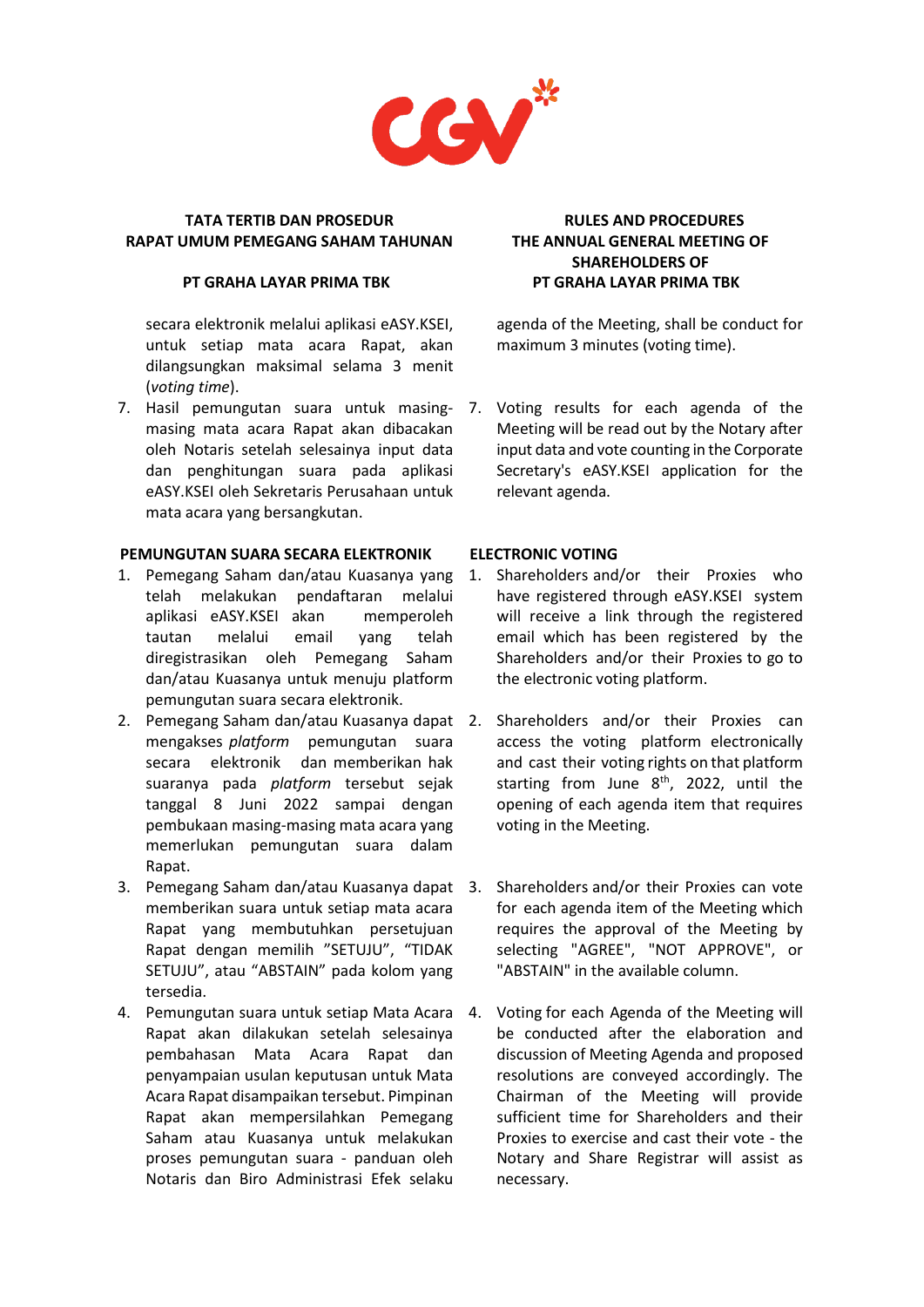

#### **PT GRAHA LAYAR PRIMA TBK**

pihak Independen akan diberikan jika diperlukan.

elektronik dapat dilihat di situs web Perseroan atau situs web KSEI.

# **PENGUMUMAN DAN PEMANGGILAN RAPAT**

Prosedur yang mendahului pelaksanaan Rapat telah dilakukan Perseroan sesuai dengan ketentuan POJK No. 15/2020 dan Agggaran Dasar Perseroan, sebagai berikut:

- a. Pemberitahuan Rencana Rapat dan Agenda ke OJK tanggal 17 Mei 2022.
- b. Pengumuman Rapat pada tanggal 24 Mei 2022, dipublikasikan memalui situs web Perseroan, situs web Bursa Efek Indonesia, dan situs web KSEI.
- c. Pemanggilan Rapat pada tanggal 8 Juni 2022, dipublikasikan melalui situs web Perseroan, situs web Bursa Efek Indonesia, dan situs web KSEI.

# **INFORMASI LAINNYA**

- 1. Pemegang Saham dan/atau kuasa Pemegang 1. Shareholders and/or their Proxies who are Saham yang hadir secara elektronik diharap untuk menggunakan koneksi internet yang stabil dan dapat mengakses tautan untuk mengikuti jalannya Rapat minimal 30 (tiga puluh) menit sebelum dimulainya Rapat untuk keperluan perhitungan kuorum kehadiran, atau 15 (lima belas) menit secara online di eASY.KSEI sebelum Rapat dimulai.
- 2. Untuk mendapatkan pengalaman terbaik 2. To get the best experience in using the dalam menggunakan aplikasi eASY.KSEI dan/atau Tayangan RUPS, Pemegang Saham dan/atau Kuasanya disarankan menggunakan peramban (*browser*) Mozilla Firefox.

# **RULES AND PROCEDURES THE ANNUAL GENERAL MEETING OF SHAREHOLDERS OF PT GRAHA LAYAR PRIMA TBK**

5. Tata cara pemungutan suara secara 5. The procedure for voting electronically can be seen on the Company's website or KSEI website.

# **ANNOUNCEMENT AND INVITATION OF MEETING**

The procedure prior to this Meeting has been fully satisfied in accordance with OJK Regulation No. 15/2020 and Company's Articles of Associations, as follows:

- a. Notification of Planning the Meeting and the Agendas to Financial Service authority dated May 17<sup>th</sup>, 2022.
- b. Announcement of the Meeting on May 24<sup>th</sup>, 2022, was published on the Company's website, Indonesia Stock Exchange website, and KSEI website.
- c. Invitation of the Meeting on June 8<sup>th</sup>, 2022 was published on the Company's website, the Indonesia Stock Exchange website, and KSEI website.

# **OTHERS INFORMATION**

- attend electronically are expected to use a stable internet connection and can start access the link to attend the Meeting at least 30 (thirty) minutes before the start of the Meeting for the purpose of calculating the attendance quorum, or 15 (fifty minutes) minutes for online at eASY.KSEI before the Meeting starts.
- eASY.KSEI application and/or GMS Impressions, Shareholders and/or their Proxies are advised to use the Mozilla Firefox browser.